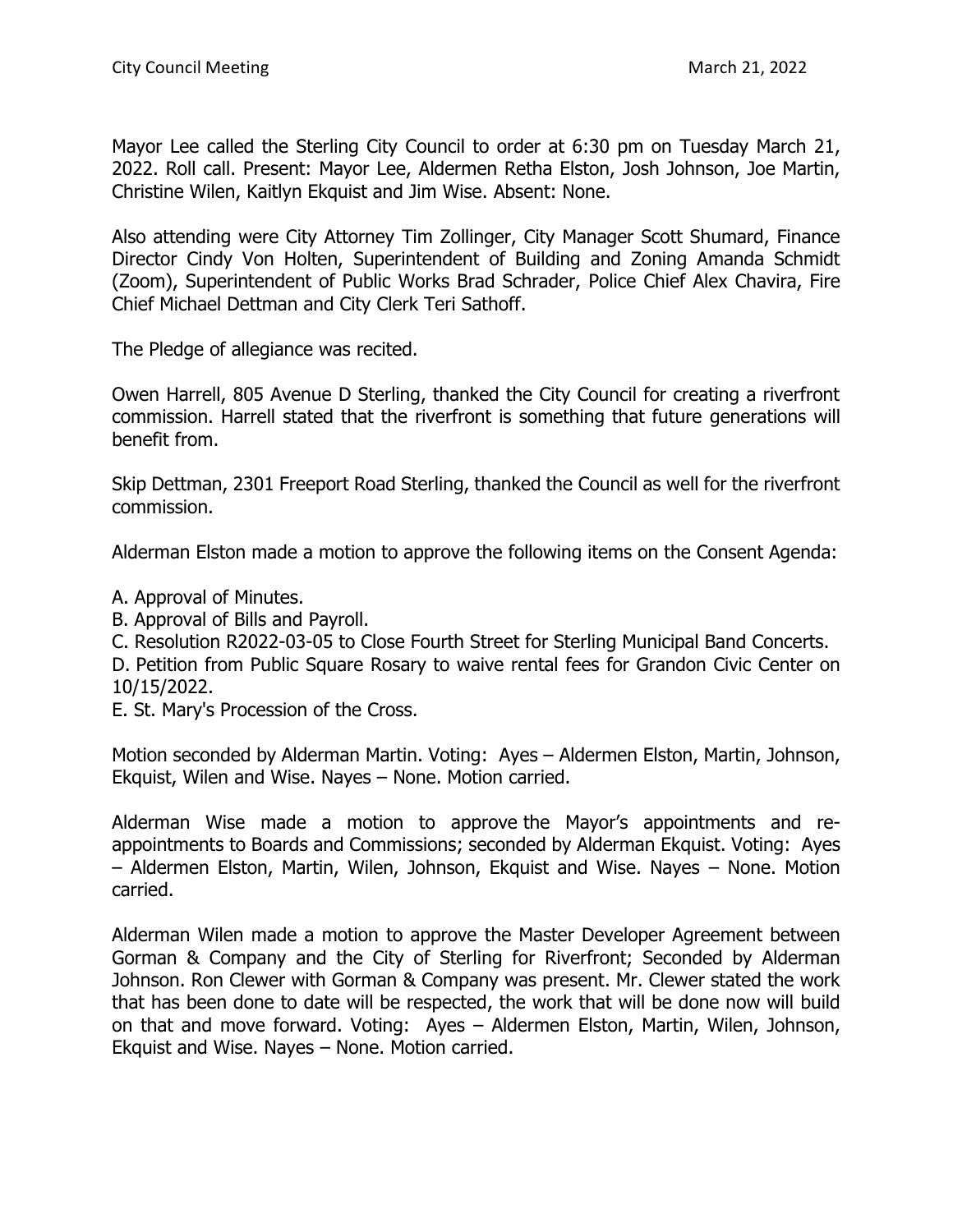Alderman Wise made a motion to Authorize the Creation of a Riverfront Commission; seconded by Alderman Elston. Voting: Ayes – Aldermen Elston, Martin, Wilen, Johnson, Ekquist and Wise. Nayes – None. Motion carried.

Alderman Elston made a motion to authorize the Mayor to sign the Engineering Agreement with Strand Engineering for Griswold Avenue & Woodburn Avenue Road & Drainage; seconded by Alderman Wilen. Voting: Ayes – Aldermen Elston, Martin, Wilen, Johnson, Ekquist and Wise. Nayes – None. Motion carried.

Alderman Ekquist made a motion to approve Quad City Custom Signs proposal for entryway signage at Ave G & 3rd Street; seconded by Alderman Johnson. Rob Lillicrap with Quad City Custom Sign was in attendance. Mr. Lillicrap advised the council that the original quote had a typo in the cost. The cost only reflected the main sign and one pillar it did not include all 3 pillars. The original sign proposal was for \$48,010. To add the 2 pillars that would increase the bid by \$15,864 for a total of \$63,874. Mr. Lillicrap stated that the stone could be replaced with a synthetic faux stone saving \$16,500.

After a lengthy discussion about tabling the project, eliminating the project, or amending the project, Alderman Ekquist Amended her motion to approve Quad City Custom Signs proposal for entryway signage at Ave G & 3rd Street with the synthetic faux stone for all four pieces in the amount of \$47,081; seconded by Alderman Johnson. Voting: Ayes – Aldermen Elston, Martin, Wilen, Johnson, Ekquist and Wise. Nayes – None. Motion carried.

Alderman Ekquist made a motion to Waive the Bid Process and Approve Quote from JMI Masonry for Masonry Work at Central Memorial Park in the amount of \$149,551; seconded by Alderman Johnson. Voting: Ayes – Aldermen Elston, Martin, Wilen, Johnson, Ekquist and Wise. Nayes – None. Motion carried.

Alderman Wise made a motion to Waive the Bid Process and Approve Quotes for Structural Steel fabrication and installation at Central Memorial Park to RMI Steel Corporation for fabrication in the amount of \$25,580 and Industrial Steel Erectors for installation in the amount \$20,960; seconded by Alderman Elston. Voting: Ayes – Aldermen Elston, Martin, Wilen, Johnson, Ekquist and Wise. Nayes – None. Motion carried.

Alderman Ekquist made a motion to Waive the Bid Process and Approve Low Quote for Paint & Epoxy at Central Memorial Park to Kuhlemier Painting in the amount of \$20,800; seconded by Alderman Wise. Voting: Ayes – Aldermen Elston, Martin, Wilen, Johnson, Ekquist and Wise. Nayes – None. Motion carried.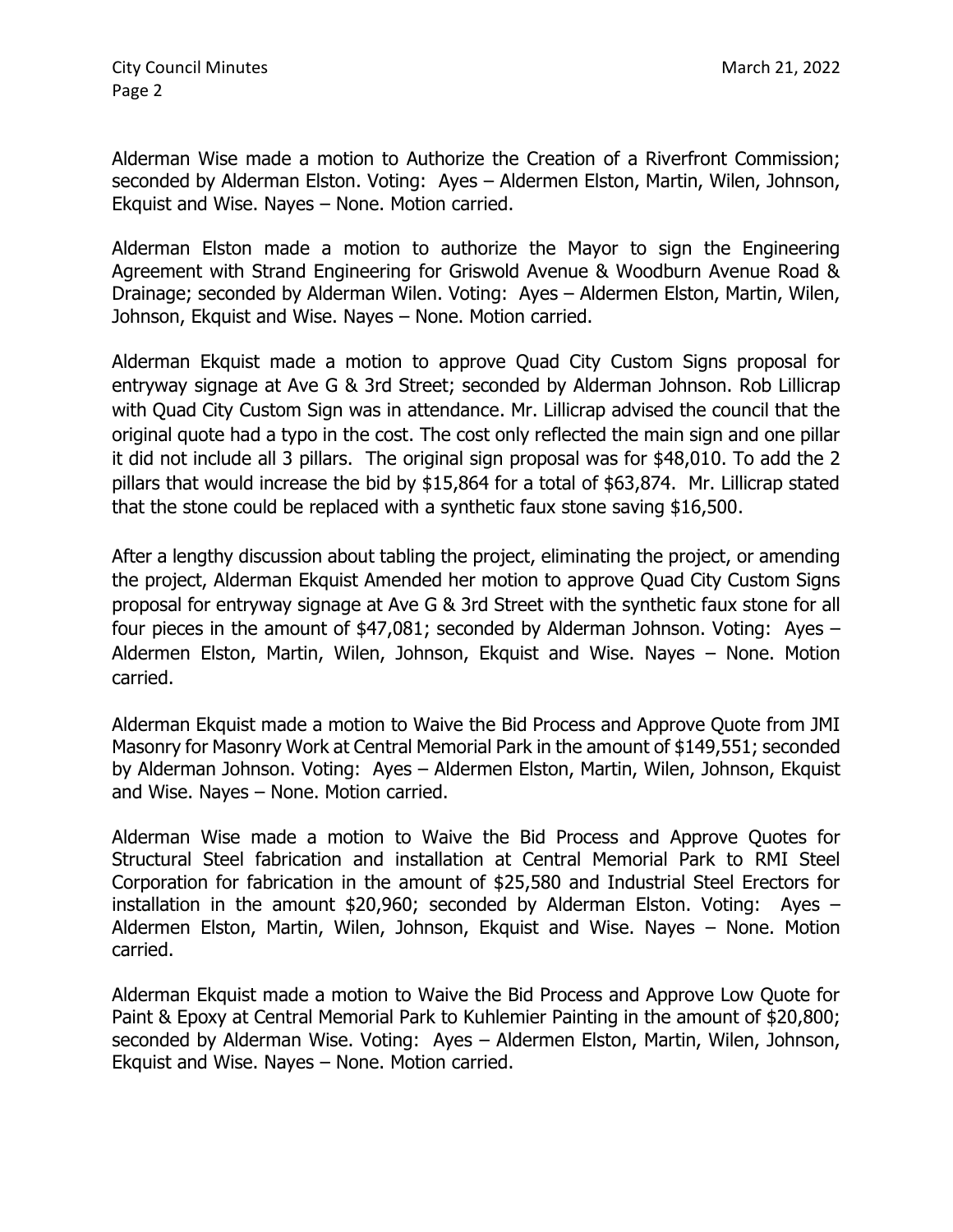Alderman Elston made a motion to Waive the Bid Process and Approve the Executive Plastering Quote for Stucco and EIFS at Central Memorial Park in the amount of \$31,525.00; seconded by Alderman Wilen. Voting: Ayes – Aldermen Elston, Martin, Wilen, Johnson, Ekquist and Wise. Nayes – None. Motion carried.

Alderman Elston made a motion to award the contract for concrete for City curb and sidewalks to the low bidder Rock River Ready Mix; seconded by Alderman Wilen. Voting: Ayes – Aldermen Elston, Martin, Wilen, Johnson, Ekquist and Wise. Nayes – None. Motion carried.

Alderman Elston made a motion to approve Ordinance 2022-03-12 Amending Chapter 10, Article I to provide modifications or provisions related to amusements and entertainments; seconded by Alderman Wise. Voting: Ayes – Aldermen Elston, Martin, Wilen, Johnson, Ekquist and Wise. Nayes – None. Motion carried.

Alderman Elston made a motion to Set Public Hearing for Budget at 6:30 pm meeting on Monday, April 4; seconded by Alderman Wise. Voting: Ayes – Aldermen Elston, Martin, Wilen, Johnson, Ekquist and Wise. Nayes – None. Motion carried.

Superintendent of Public Works Brad Schrader reported that the annual clean and green will resume this year, the dates will be May 13 and 14. Janna Groharing from Sterling Main Street reported that the downtown City cleanup will be April 23rd, the week prior to the car show.

Alderman Ekquist stated she and Janna Groharing met with Robert Valdez, Mr. Valdez is the muralist that painted the Aelante Mural. Mr. Valdez inspected the mural for damage and will be sending an estimate for repairs. Alderman Ekquist is hopeful that the mural can be restored in time for the Fiesta celebration.

Mayor Lee said there was a preconstruction meeting with Surf Broadband. Mayor Lee said they are quite easy to work with and he is looking forward to the progress. Mayor Lee reminded everyone that yard waste pickup will resume April 4<sup>th</sup>. Mayor Lee stated that they had a meeting with Republic Services regarding education for recycling. Yard waste bins will be available for purchase from Republic Services for \$60 if homeowners would like to buy one.

The meeting adjourned at 7:30 pm to the budget study session.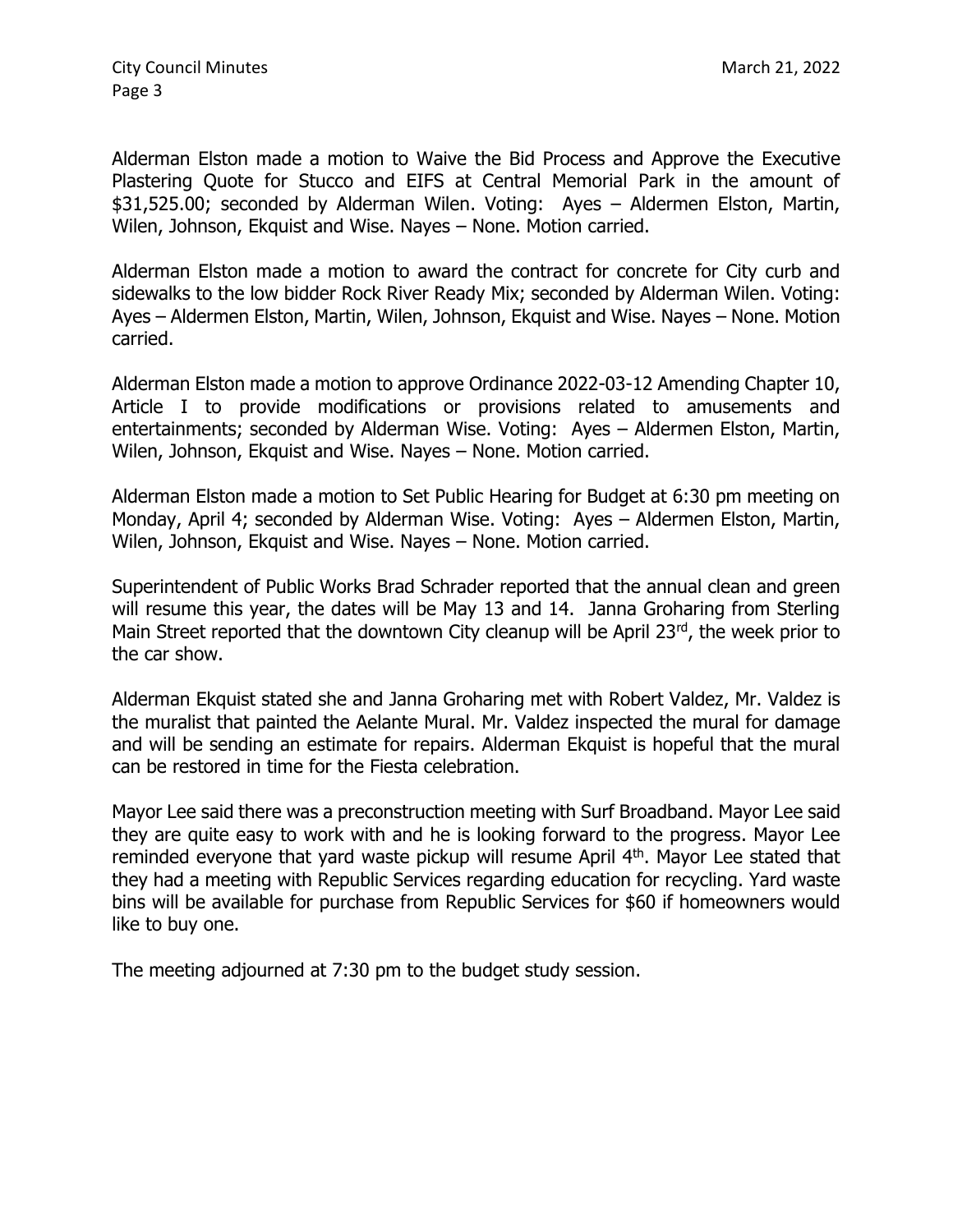### **General Fund**

#### **Revenues**

Sales Tax – sales tax is up 20%, we are unsure if this is part of the recovery and how much inflation will affect it. We have budgeted a 1% increase.

Other Sales Tax – This is comprised of video gaming, use taxes and shared cannabis tax is up, we budgeted for a small amount of growth next year.

Income Tax – This is up 40%of what was budgeted. We are budgeting for no change.

State Replacement Tax - The City relies on the IML for this, it is up 270% budgeting for a slight increase.

Revenues are up over 20%, this is due to budgeting with COVID restrictions in mind.

#### **Expenses**

#### • **Non-Departmental**

The transfer will be increased to pay off the negative balance in the Coliseum fund, pay for the ceiling repairs in the council chambers, additional lighting for back parking lot for security reasons, pay for building improvements that have been put on hold since 2010 such as the fitness area.

# • **Fire/Police Commission**

No changes.

#### • **Plan Commission**

Amended budget is down 44%, the comprehensive plan was completed as well as the annexations. There is a decrease of 37% for FY 22-23.

#### • **General Fund Mayor and Council**

There is an increase for the strategic planning that was conducted earlier this month. There will be new audio video equipment in the Council Chambers. Planning a revitalize or die workshop.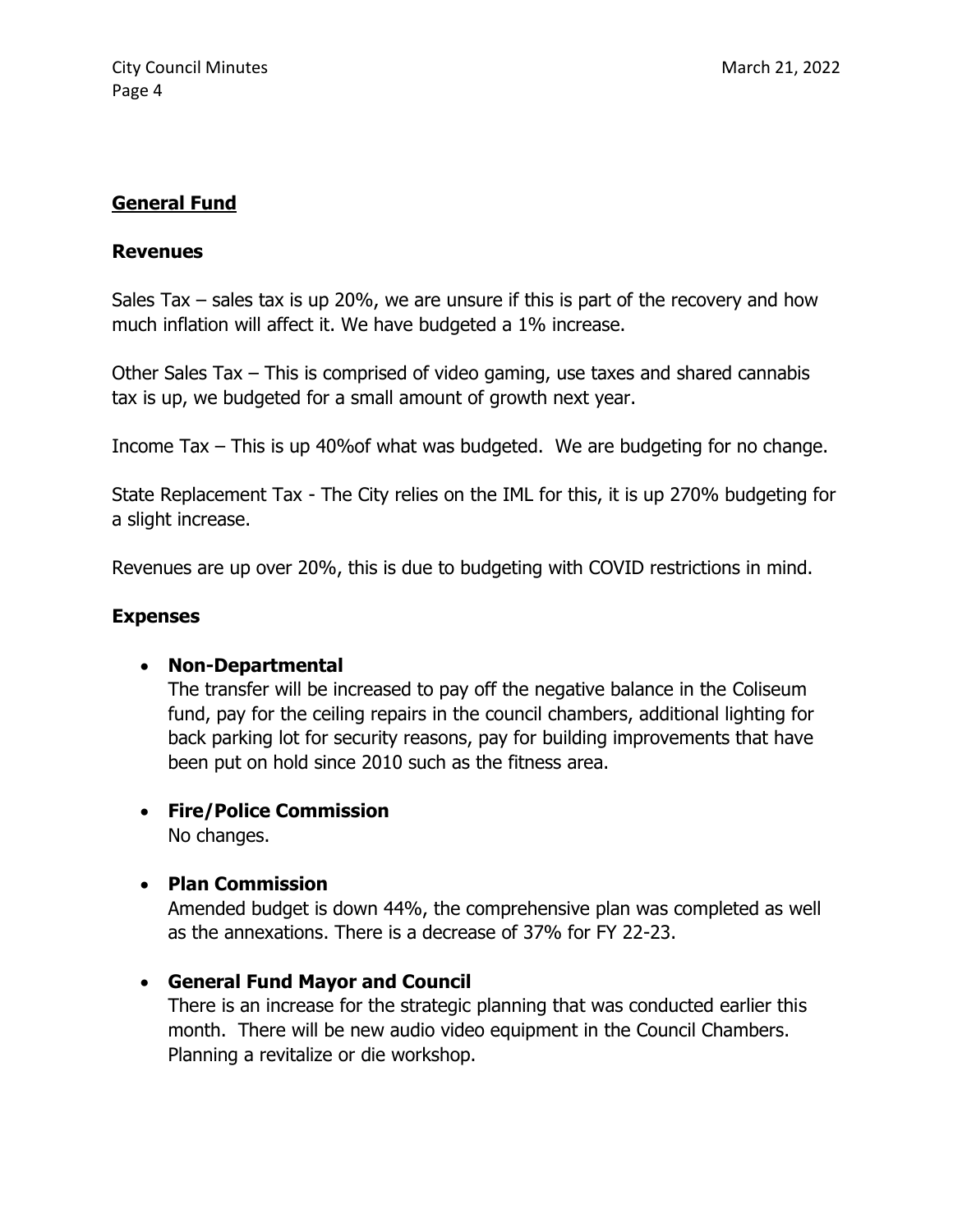# • **City Clerk**

No Changes.

### • **Administration**

Amended budget is up 6.3%. There is a budget decrease of 5.4% for FY 22-23.

• **IT**

Amended budget is up 1.1% due to equipment. There is a budget Increase of 13% for FY 22-23, replacing the VOIP phone system.

# • **Fire Administration**

Amended budget is down 9.1% due to partial vacancy in the Deputy Chiefs office. There is an increase of 37% for FY 22-23, no longer cost sharing the Chief's position with the City of Rock Falls.

# • **Fire Services**

Amended budget is up 14.9% due to overtime and prolonged medical absences. There was an emergency HVAC replacement for the main station. office. There is an increase of 14% for FY 22-23, kitchen replacement, wage increases, and equipment increases.

# • **Fire Prevention**

Amended budget is up 10.7% due to the position of Deputy Chief being filled. There is no change for FY 22-23.

# • **Police Administration**

Amended budget is up 2.7% due to wages. There is an increase of 5.7% for FY 22-23.

# • **Police Services**

Amended budget is down 4% due to turnover and wages. There is an increase of 7.6% for FY 22-23, radio system replacement.

# • **Police Investigative**

Amended budget is down 8.1% due to wages. There is no change for FY 22-23.

# • **Police Support**

Amended budget is up 3.2% due to wages and equipment, an incinerator for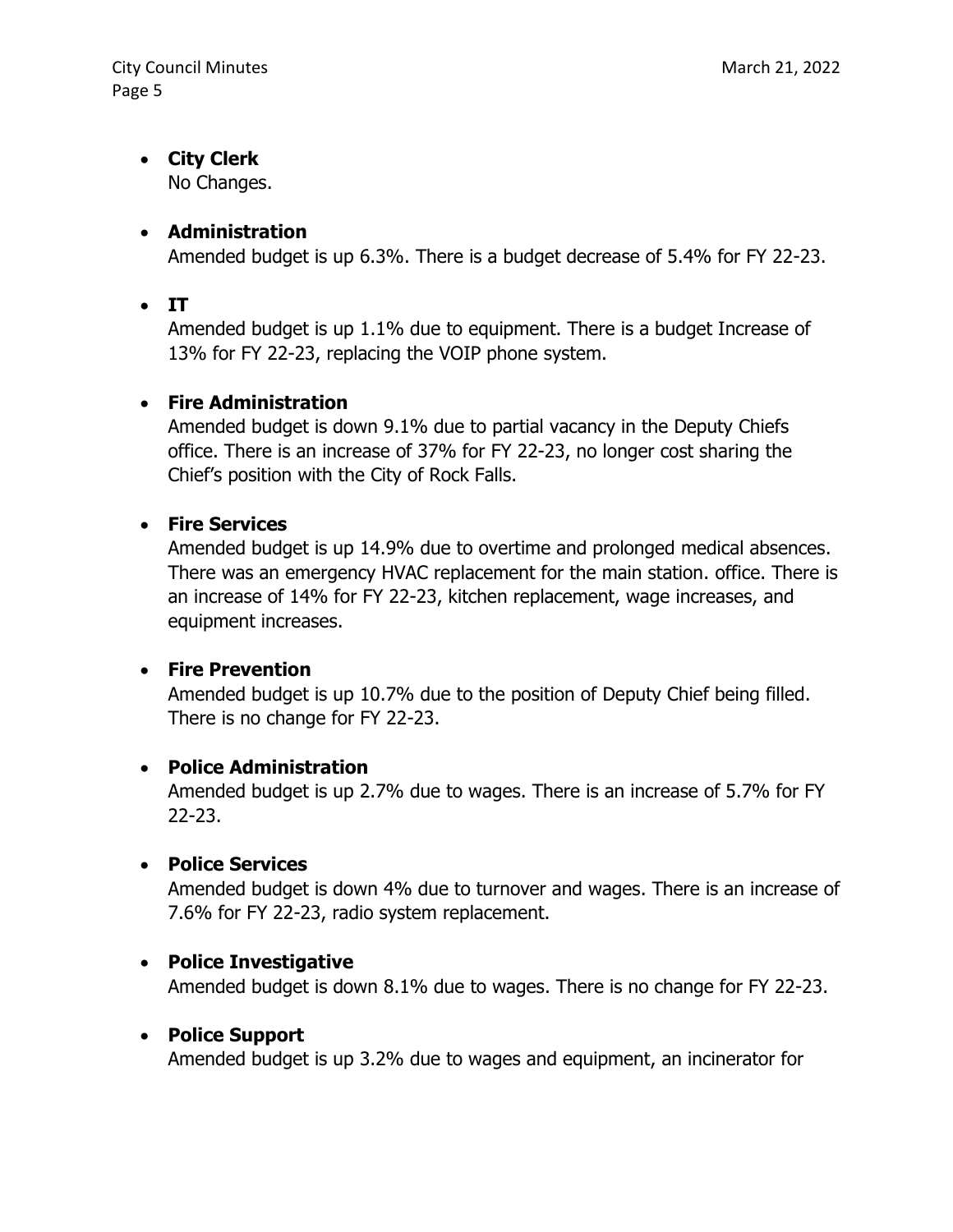drug burning. There is an increase of 2.5% for FY 22-23, assuming there is no change in the agreement, there has been little progress.

### • **Police/Blackhawk**

This is an in and out account.

### • **Public Works Admin**

Amended budget is up 5.7% due to wage adjustments. There is an increase of 6.8% for FY 22-23, CDL training requirements and an increase in wages.

### • **Public Works Street Maintenance**

Amended budget is up 7% due to labor contract and equipment. There is an increase of 11.9% for FY 22-23, Contract wages as well as mower.

### • **Public Works Traffic Maintenance**

Amended budget is down 2.9%. There is an increase of 18.5% for FY 22-23, new message board trailer, this will be in addition to the one used by the police department.

#### • **Public Works Park Maintenance**

Amended budget is down 3.8%. There is an increase of 66.4% for FY 22-23, Platt Park Pavilion, soccer field at Wallace park.

# • **Building and Zoning**

Amended budget is down 3.4%. There is an increase of 4.9% for FY 22-23, this is due to the increase in minimum wage for the summer help.

# • **City Shop**

Amended budget is up 10.1%. There is an increase of 4.3% for FY 22-23.

# **Capital Fund**

#### **Projects include:**

- The riverfront lighting the bid has been delayed for a few weeks due the need to clarify some specs.
- The upgrades to Central Park.
- Touch up work to the Lawrence building.
- The roof at National Manufacturing this is currently on hold; the developer may have opportunities.